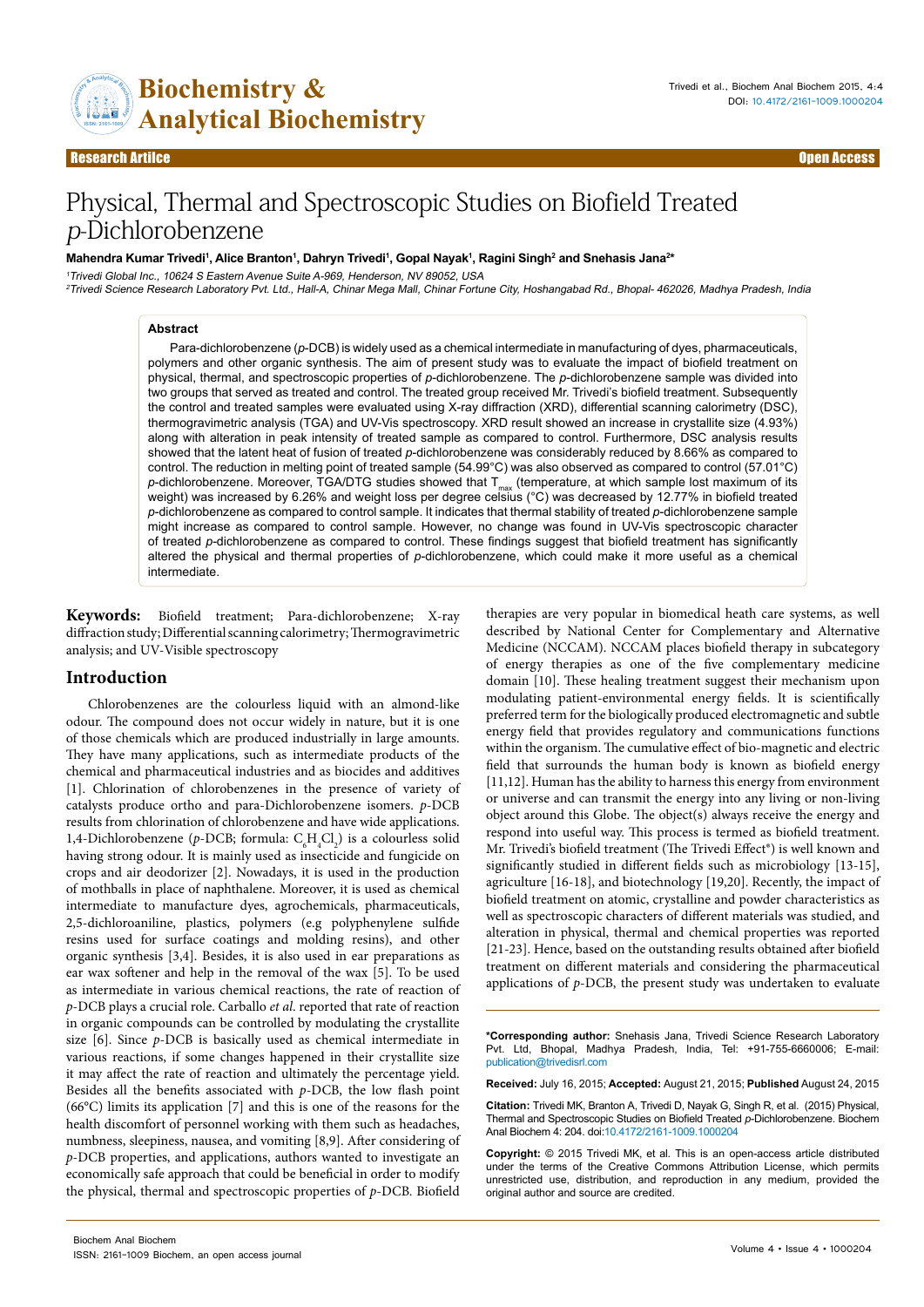the impact of biofield treatment on physical, thermal and spectroscopic characteristics of *p*-DCB.

# **Materials and Methods**

*p*-DCB (1,4-dichlorobenzene) was procured from S D Fine Chemicals Pvt., Ltd., India and divided into two parts; one was kept as a control, while other was subjected to Mr. Trivedi's biofield treatment and coded as treated sample. The treatment group in sealed pack was handed over to Mr. Trivedi for biofield treatment under standard laboratory condition. Mr. Trivedi provided the treatment through his energy transmission process to the treated group without touching the sample. The biofield treated sample was returned in the similarly sealed condition for further characterization using XRD, DSC, TGA and UV-Vis spectroscopic techniques.

## **X-ray diffraction (XRD) study**

XRD analysis was carried out on Phillips, Holland PW 1710 X-ray diffractometer system, which had a copper anode with nickel filter. The radiation of wavelength used by the XRD system was 1.54056 Å. The data obtained were in the form of a chart of 2θ vs. intensity and a detailed table containing peak intensity counts, d value (Å), peak width (θ° ), relative intensity (%) etc.

The crystallite size (G) was calculated by using formula:

 $G = k\lambda/(bCos\theta)$ 

Here,  $\lambda$  is the wavelength of radiation used, b is full width half maximum (FWHM) of peaks and k is the equipment constant (=0.94). However, percent change in crystallite size was calculated using the following equation:

Percent change in crystallite size =  $[(G_t-G_c)/G_c] \times 100$ 

Where,  $\mathrm{G}_{\mathrm{c}}$  and  $\mathrm{G}_{\mathrm{t}}$  are crystallite size of control and treated powder samples respectively.

#### **Differential scanning calorimetry (DSC) study**

For studies related to melting point, Differential Scanning Calorimeter (DSC) of Perkin Elmer/Pyris-1, USA with a heating rate of 10°C/min under air atmosphere and flow rate of 5 ml/min was used. Melting point and latent heat of fusion were obtained from the DSC curve.

Percent change in melting point was calculated using following equations:

% change in melting point =  $[(T_{\text{Treated}} - T_{\text{Control}})/T_{\text{Control}}] \times 100$ 

Where, T $_{\tiny\mbox{Control}}$  and T $_{\tiny\mbox{Treated}}$  are the melting point of control and treated samples, respectively.

Percent change in latent heat of fusion was calculated using following equations:

% change in latent heat of fusion =  $[(\Delta H_{Treated} - \Delta H_{Control}) / \Delta H_{Control}]$  $\times$  100

Where,  $\Delta H_{_{\rm Control}}$  and  $\Delta H_{_{\rm{Treated}}}$  are the latent heat of fusion of control and treated samples, respectively.

# **Thermogravimetric analysis/ Derivative Thermogravimetry (TGA/DTG)**

Thermal stability of control and treated samples of *p*-DCB were analyzed by using Metller Toledo simultaneous Thermo-gravimetric analyser (TGA/DTG). The samples were heated from room temperature

to 400ºC with a heating rate of 5ºC/min under air atmosphere. From TGA curve, onset temperature  $T_{onset}$  (temperature at which sample start losing weight) and from DTG curve,  $T_{max}$  (temperature at which sample lost its maximum weight) were recorded.

Percent change in temperature at which maximum weight loss occur in sample was calculated using following equation:

% change in  $T_{\text{max}} = [(T_{\text{max, treated}} - T_{\text{max, control}}) / T_{\text{max, control}}] \times 100$ 

Where,  $\rm T_{\rm max,\,control}$  and  $\rm T_{\rm max,\, treated}$  are temperature at which maximum weight loss occurs in control and treated sample, respectively.

#### **UV-V is spectroscopic analysis**

The UV-Vis spectral analysis was measured using Shimadzu UV-2400 PC series spectrophotometer over a wavelength range of 200-400 nm with 1 cm quartz cell and a slit width of 2.0 nm. This analysis was performed to evaluate the effect of biofield treatment on structural property of p-DCB. The UV-Vis spectroscopy gives the preliminary information related to the skeleton of chemical structure and possible arrangement of functional groups on the chemical structure [24].

## **Result and Discussion**

# **X-ray diffraction**

X-ray diffraction study was conducted to study the crystalline pattern of the control and treated *p*-DCB. Figure 1 showed the XRD diffractogram of control *p*-DCB. It showed intense crystalline peaks at 2θ equals to 12.96°, 26.07°, 30.32°, and 39.59°. Intense peaks indicated the crystalline nature of *p*-DCB. Whereas, the XRD diffractogram of treated *p*-DCB showed peaks with less intensity as compared to control sample. The XRD diffractogram of treated *p*-DCB showed (Figure 1) crystalline peaks at 2θ equals to 12.95°, 19.96°, 26.09°, 26.61°, and 39.59°. It is hypothesized that biofield treatment might disturb the regular arrangement of the molecules, which resulted into less intense peaks in treated *p*-DCB as compared to control. In addition, the crystallite size was found to be 92.647 and 97.213 nm in control and treated *p*-DCB, respectively (Figure 2). It suggests that crystallite size was increased by 4.93% in treated *p*-DCB as compared to control.



**Figure 2:** Crystallite size of control and treated sample of *p*-dichlorobenzene.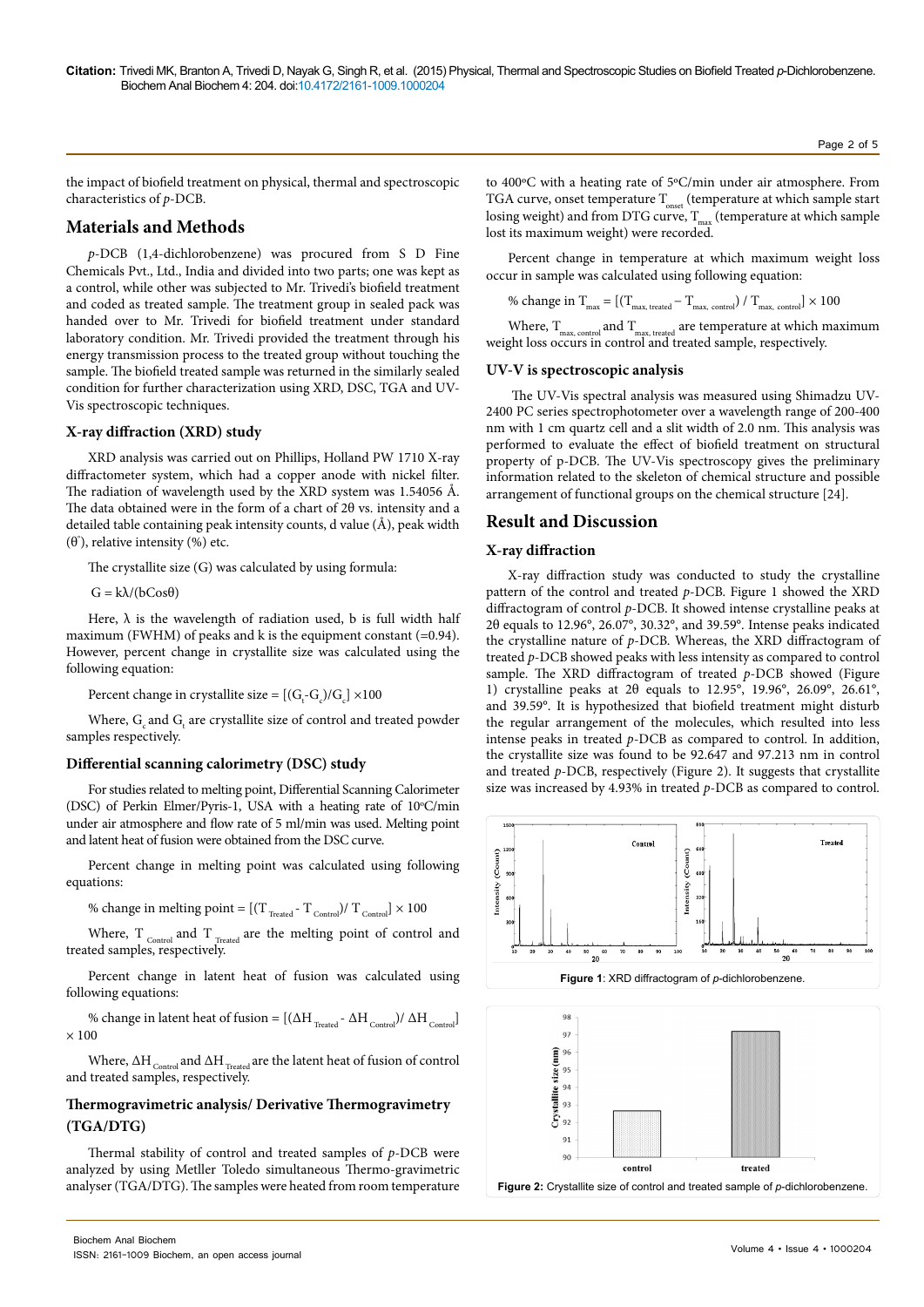It was previously reported that crystallite size increase with elevation in temperature or thermal energy [25-26]. Hence, it is assumed that biofield energy may elevate the temperature or thermal energy which increases the crystallite size of treated *p*-DCB. As *p*-DCB is used as intermediate in the synthesis of many pharmaceutical compounds, the increase in crystallite size may lead to increase in rate of reaction which ultimately enhances the percentage yield of end product.

# **Thermal Studies**

## **DSC analysis**

Differential scanning calorimetry (DSC) was used to determine the latent heat of fusion and melting point in control and treated sample of *p*-DCB. The DSC thermogram of control and treated samples of *p*-DCB is shown in Figure 3, and the results are presented in Table 1. In a solid, substantial amount of interaction force exists in atomic bonds to hold the atoms at their positions. Latent heat of fusion (ΔH) is defined as the energy required overcoming this interaction force to change the phase from solid to liquid. Thus, the energy supplied during phase change i.e. ΔH is stored as potential energy of atoms. However, melting point is related to the kinetic energy of the atoms [27]. Data showed that ΔH was reduced from 106.62 J/g (control) to 97.39 J/g in treated *p*-DCB. It indicates that ΔH was decreased by 8.66 % in treated sample as compared to control. However, the melting point of treated *p*-DCB was also reduced from 57.01°C (control) to 54.99°C. Thus, data suggest that melting point was reduced by 3.63% as compared to control (Figure 4). Previously, our group reported that biofield treatment has altered the latent heat of fusion and melting point in lead and tin powder [28]. Thus, it is assumed that biofield treatment might induce the alteration in potential and kinetic energy of p-DCB molecules that possibly resulted into lower the ΔH and melting point in treated sample. In addition, the sharpness of the endothermic peaks showed a good degree of crystallinity in control and treated *p*-DCB.



| Group   | $\Delta H$ (J/g) | $\mathcal{L}_{\mathsf{m}}$ (°C) |  |  |
|---------|------------------|---------------------------------|--|--|
| Control | 106.62           | 57.01                           |  |  |
| Treated | 97.39            | 54.99                           |  |  |

 $\Delta H$ = Latent heat of fusion; T<sub>m</sub> = Melting temperature. **Table 1:** DSC analysis of control and treated samples of *p*-dichlorobenzene.





| <b>Parameters</b>        | Control | Treated |
|--------------------------|---------|---------|
| $\Gamma_{\sf max}$ (°C). | 94.5    | 100.42  |
| Weight loss (mg)/ °C     | 29.69   | 25.9    |
| Weight loss (%)          | 42.16   | 60.29   |

 $T_{\text{max}}$ : temperature at which maximum weight loss occur; TGA/DTG: Thermogravimetric/derivative thermogravimetry

**Table 2:** Thermal decomposition (TGA/DTG) analysis of control and treated samples of *p*-dichlorobenzene



## **TGA/DTG analysis**

Thermal Gravimetric Analysis/Derivative Thermogravimetry analysis (TGA/DTG) of control and biofield treated samples are summarized in Table 2. TGA data showed that control p-DCB sample started losing weight around 79°C (onset) and stopped at 115.76°C (end set). However, the treated p-DCB started losing weight near to 80°C (onset) and terminated at 127°C (end set). It indicates that no significant change was found in onset temperature of treated *p*-DCB as compared to control, but end set temperature was increased by 11.24°C as compared to control. Furthermore, in this process, control sample lost 42.16% and treated *p*-DCB sample lost 60.29% of its weight, which could be due to vaporization of *p*-DCB into its gaseous form. Besides, DTG thermogram data showed that Tmax was found at 94.5°C in control whereas, it was increased to 100°C in treated *p*-DCB (Table 2). It indicates that Tmax was increased by 6.26% in treated *p*-DCB. DTG data showed that control sample lost its weight at 29.69 mg/°C during vaporization, whereas treated samples lost its weight at 25.90 mg/°C. It shows that the weight loss per degree celsius (°C) in treated *p*-DCB was decreased by 12.77%, as compared to control (Figure 5). Furthermore, the reduction in weight loss per °C and increase in Tmax in treated *p*-DCB may be correlated with increase in thermal stability of treated *p*-DCB sample after biofield treatment which might reduce the problem of health hazards related with it. Hence, it is hypothesised that biofield treatment might enhance the intermolecular interaction in  $p$ -DCB, which probably resulted into the increase of  $T_{\text{max}}$  and reduction

Page 3 of 5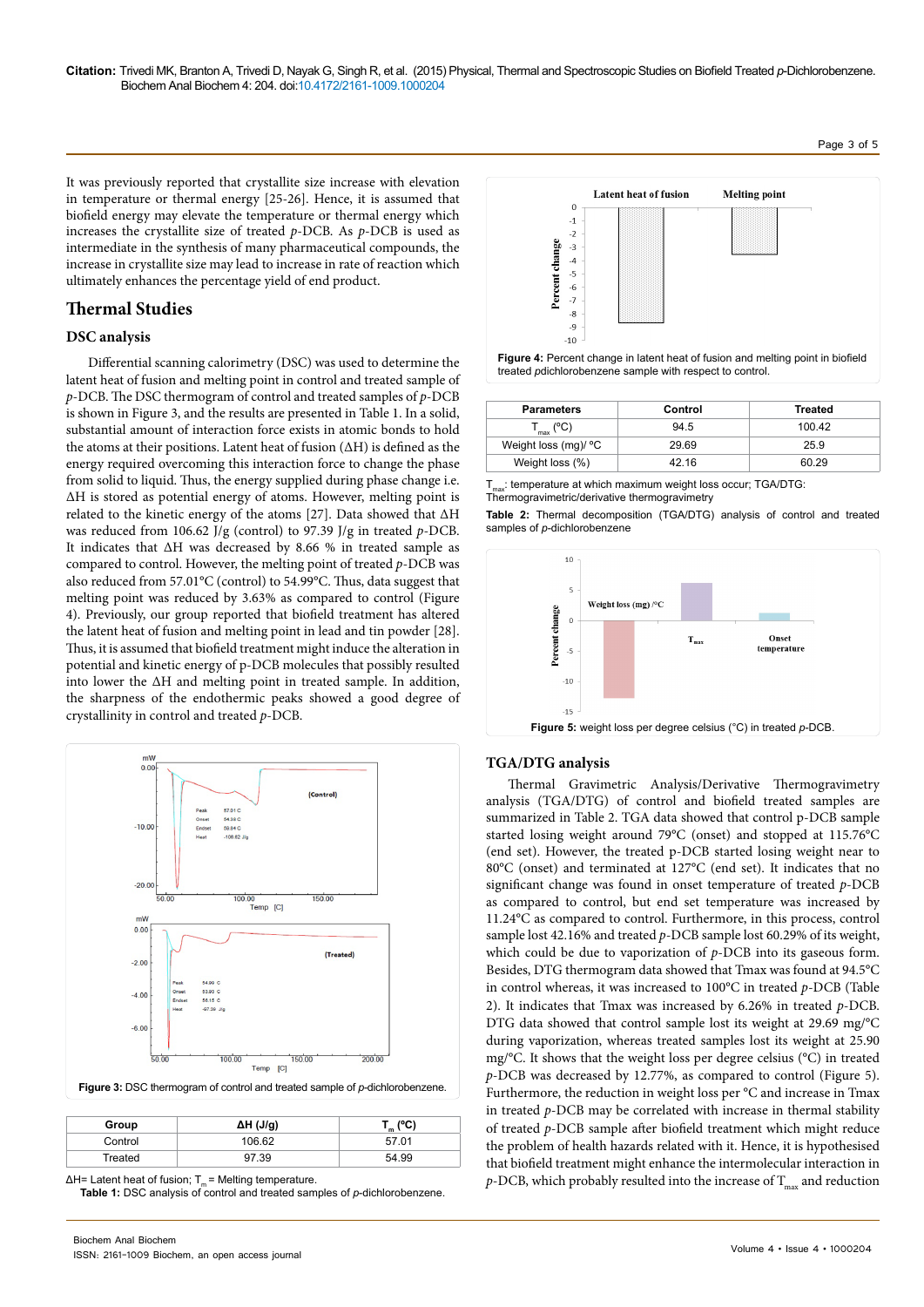



## **UV-Vis spectroscopic analysis**

The UV spectra of control and treated sample of *p*-DCB are shown in Figure 6. The UV spectrum of control sample showed two absorption peaks i.e. at 201 and 223 nm, and the spectrum was well supported by literature data [29]. The UV spectrum of treated sample of *p*-DCB also showed similar absorption peaks as compared to control. It suggests that biofield treatment could not make any alteration in the structure of chromophore groups present in *p*-DCB which are mainly responsible for absorption of light.

## **Conclusion**

This work was evaluated to see the influence of biofield treatment on physical, thermal, and spectroscopic properties of *p*-DCB. XRD result showed that crystallite size was increased by 4.93% in biofield treated *p*-DCB as compared to control, which might be due to decreasing nucleus densities caused by biofield treatment. The alteration in crystallite size might affect the rate of chemical reaction of *p*-DCB and make it more useful as an intermediate compound. Thermal analysis data revealed that latent heat of fusion was reduced by 8.66% in treated *p*-DCB as compared to control and melting point was reduced by 3.54%. TGA/DTG studies showed that  $T_{\text{max}}$  was increased by 6.26% and weight loss per degree celsius (°C) was decreased by 12.77% in biofield treated *p*-DCB as compared to control sample. Hence, it was hypothesized that overall thermal stability of treated *p*-DCB sample increased which could be related to its stability at high temperature and reducing the risk of health hazards associated with products released after vaporization. Therefore, it is assumed that biofield treatment might alter the physical and thermal properties of *p*-DCB that may be helpful to use it more effectively as an intermediate in the production of various pharmaceutical products.

#### **Acknowledgement**

The authors would like to acknowledge the whole team of Sophisticated Analytical Instrument Facility (SAIF), Nagpur, Maharashtra and MGV Pharmacy College, Nashik for providing the instrumental facility. We are very grateful for the support of Trivedi Science, Trivedi Master Wellness and Trivedi Testimonials in this research work.

#### **References**

- 1. [Popp P, Bruggemann L, Keil P, Thuss U, Weiss H \(2000\) Chlorobenzenes and](http://www.ncbi.nlm.nih.gov/pubmed/10864157) [hexachlorocyclohexanes \(HCHs\) in the atmosphere of Bitterfeld and Leipzig](http://www.ncbi.nlm.nih.gov/pubmed/10864157) [\(Germany\). Chemosphere 41: 849-855.](http://www.ncbi.nlm.nih.gov/pubmed/10864157)
- 2. [Acton QA \(2013\) Chlorobenzenes-Advances in Research and Application.](https://books.google.co.in/books?id=nwlqqYpUoR0C&pg=PR5&lpg=PR5&dq=Chlorobenzenes-Advances+in+Research+and+Application&source=bl&ots=I_oBSuTC5k&sig=FiODJz32jg-oTWaX65-Z2MsWGBo&hl=en&sa=X&ved=0CB0Q6AEwAGoVChMI58Xjq4nYxwIVTySOCh1qQgHL#v=onepage&q&f=false) [ScholarlyEditions, Atlanta, Georgia.](https://books.google.co.in/books?id=nwlqqYpUoR0C&pg=PR5&lpg=PR5&dq=Chlorobenzenes-Advances+in+Research+and+Application&source=bl&ots=I_oBSuTC5k&sig=FiODJz32jg-oTWaX65-Z2MsWGBo&hl=en&sa=X&ved=0CB0Q6AEwAGoVChMI58Xjq4nYxwIVTySOCh1qQgHL#v=onepage&q&f=false)
- 3. Rossberg M, Lendle W, Pfleiderer G, Togel A, Dreher EL, et al. (2006) Chlorinated hydrocarbons. Ullmann's Encyclopedia of Industrial Chemistry (7thedn) Wiley-VCH, Verlag, Germany.
- 4. [Fahey DR, Ash CE \(1991\) Mechanism of poly\(p-phenylene sulfide\) growth from](http://www.researchgate.net/publication/231682909_Mechanism_of_poly(p-phenylene_sulfide)_growth_from_p-dichlorobenzene_and_sodium_sulfide)  [pdichlorobenzene and sodium sulphide. Macromolecules 24: 4242-4249.](http://www.researchgate.net/publication/231682909_Mechanism_of_poly(p-phenylene_sulfide)_growth_from_p-dichlorobenzene_and_sodium_sulfide)
- 5. [Katiyar VMH, Prasanna V, Dhanapal E \(2014\) Comparative study of](http://www.scopemed.org/?mno=153128)  [ceruminolytic effect of distilled water and 2% para dichlorobenzene. Int J Med](http://www.scopemed.org/?mno=153128)  [Sci Public Health 3: 696-699.](http://www.scopemed.org/?mno=153128)
- 6. [Carballo LM, Wolf EE \(1978\) Crystallite size effects during the catalytic](http://www.researchgate.net/publication/256213923_Crystallite_size_effects_during_the_catalytic_oxidation_of_propylene_on)  [oxidation of propylene on Pt/γ-Al2O3. J Catal 53: 366-373.](http://www.researchgate.net/publication/256213923_Crystallite_size_effects_during_the_catalytic_oxidation_of_propylene_on)
- 7. [Mackinson FW, Stricoff RS, Partridge LJ, Little AD \(1981\) Occupational Health](http://www.bcin.ca/Interface/openbcin.cgi?submit=submit&Chinkey=136733)  [Guidelines for Chemical Hazards. DHHS \(NIOSH\) Publication No. 81-123,](http://www.bcin.ca/Interface/openbcin.cgi?submit=submit&Chinkey=136733)  [Washington, DC, U.S.](http://www.bcin.ca/Interface/openbcin.cgi?submit=submit&Chinkey=136733)
- 8. [Djohan D, Yu J, Connell D, Christensen E \(2007\) Health risk assessment of](http://www.ncbi.nlm.nih.gov/pubmed/17763077)  [chlorobenzenes in the air of residential houses using probabilistic techniques.](http://www.ncbi.nlm.nih.gov/pubmed/17763077)  [J Toxicol Environ Health A 70: 1594-1603.](http://www.ncbi.nlm.nih.gov/pubmed/17763077)
- 9. [Ogata M, Taguchi T, Hirota N, Shimada Y, Nakae S \(1991\) Quantitation of urinary](http://www.ncbi.nlm.nih.gov/pubmed/1889881)  [chlorobenzene metabolites by HPLC: Concentrations of 4-chlorocatechol and](http://www.ncbi.nlm.nih.gov/pubmed/1889881)  [chlorophenols in urine and of chlorobenzene in biological specimens of subjects](http://www.ncbi.nlm.nih.gov/pubmed/1889881)  [exposed to chlorobenzene. Int Arch Occup Environ Health 63: 121-128.](http://www.ncbi.nlm.nih.gov/pubmed/1889881)
- 10. [NIH \(2008\) National Center for Complementary and Alternative Medicine. CAM](https://nccih.nih.gov/health/integrative-health)  [Basics. Publication 347.](https://nccih.nih.gov/health/integrative-health)
- 11. [Rae A \(2006\) Quantum Physics: A beginner's guide. One world publications.](http://lms.abuad.edu.ng/claroline/backends/download.php?url=L1F1YW50dW1fUGh5c2ljc18tX0FfQmVnaW5uZXItX3NfR3VpZGUucGRm&cidReset=true&cidReq=PHY305)
- 12. [Thomas AH \(2012\) Hidden in plain sight: The simple link between relativity and](http://physicsdatabase.com/2012/06/24/hidden-in-plain-sight-the-simple-link-between-relativity-and-quantum-mechanics/)  [quantum mechanics. Swansea, UK.](http://physicsdatabase.com/2012/06/24/hidden-in-plain-sight-the-simple-link-between-relativity-and-quantum-mechanics/)
- 13. [Trivedi MK, Bhardwaj Y, Patil S, Shettigar H, Bulbule A \(2009\) Impact of an](http://www.accordinstitute.org/2009_5_2_impact_of_an_external_energy_on_enterococcus.htm)  external energy on *Enterococcus faecalis* [\[ATCC-51299\] in relation to antibiotic](http://www.accordinstitute.org/2009_5_2_impact_of_an_external_energy_on_enterococcus.htm)  [susceptibility and biochemical reactions-an experimental study. J Accord Integr](http://www.accordinstitute.org/2009_5_2_impact_of_an_external_energy_on_enterococcus.htm)  [Med 5: 119-130.](http://www.accordinstitute.org/2009_5_2_impact_of_an_external_energy_on_enterococcus.htm)
- 14. [Trivedi MK, Patil S \(2008\) Impact of an external energy on](http://www.trivediscience.com/publications/microbiology-publications/journal-accord-integrative-medicine/staphylococcus-epidermis-atcc-13518/) *Staphylococcus epidermis* [\[ATCC-13518\] in relation to antibiotic susceptibility and biochemical](http://www.trivediscience.com/publications/microbiology-publications/journal-accord-integrative-medicine/staphylococcus-epidermis-atcc-13518/)  [reactions-an experimental study. J Accord Integr Med 4: 230-235.](http://www.trivediscience.com/publications/microbiology-publications/journal-accord-integrative-medicine/staphylococcus-epidermis-atcc-13518/)
- 15. [Trivedi MK, Patil S \(2008\) Impact of an external energy on](http://ispub.com/IJAM/6/2/5464) *Yersinia enterocolitica* [\[ATCC-23715\] in relation to antibiotic susceptibility and biochemical reactions:](http://ispub.com/IJAM/6/2/5464)  [An experimental study. Internet J Alternat Med 6: 13.](http://ispub.com/IJAM/6/2/5464)
- 16. [Shinde V, Sances F, Patil S, Spence A \(2012\) Impact of biofield treatment on](http://connection.ebscohost.com/c/articles/88911333/impact-biofield-treatment-growth-yield-lettuce-tomato)  [growth and yield of lettuce and tomato. Aust J Basis Appl Sci 6: 100-105.](http://connection.ebscohost.com/c/articles/88911333/impact-biofield-treatment-growth-yield-lettuce-tomato)
- 17. [Sances F, Flora E, Patil S, Spence A, Shinde V \(2013\) Impact of biofield](http://www.agrivita.ub.ac.id/index.php/agrivita/article/view/212)  [treatment on ginseng and organic blueberry yield. Agrivita J Agric Sci 35: 22-29.](http://www.agrivita.ub.ac.id/index.php/agrivita/article/view/212)
- 18. [Lenssen AW \(2013\) Biofield and fungicide seed treatment influences on](http://medwelljournals.com/abstract/?doi=aj.2013.138.143)  [soybean productivity, seed quality and weed community. Agricultural Journal](http://medwelljournals.com/abstract/?doi=aj.2013.138.143)  [8: 138-143.](http://medwelljournals.com/abstract/?doi=aj.2013.138.143)
- 19. [Altekar N, Nayak G \(2015\) Effect of biofield treatment on plant growth and](http://www.ommegaonline.com/form/issues/effect-of-a-biofield-treatment.html)  [adaptation. J Environ Health Sci 1: 1-9.](http://www.ommegaonline.com/form/issues/effect-of-a-biofield-treatment.html)
- 20. [Patil SA, Nayak GB, Barve SS, Tembe RP, Khan RR \(2012\) Impact of biofield](http://scialert.net/abstract/?doi=biotech.2012.154.162)  [treatment on growth and anatomical characteristics of](http://scialert.net/abstract/?doi=biotech.2012.154.162) *Pogostemon cablin* [\(Benth.\). Biotechnology 11: 154-162.](http://scialert.net/abstract/?doi=biotech.2012.154.162)
- 21. [Trivedi MK, Tallapragada RR \(2008\) A transcendental to changing metal](http://www.sciencedirect.com/science/article/pii/S0026065708701450)  [powder characteristics. Met Powder Rep 63: 22-28.](http://www.sciencedirect.com/science/article/pii/S0026065708701450)
- 22. [Dabhade VV, Tallapragada RR, Trivedi MK \(2009\) Effect of external energy](http://link.springer.com/article/10.1007%2Fs12034-009-0070-4)  [on atomic, crystalline and powder characteristics of antimony and bismuth](http://link.springer.com/article/10.1007%2Fs12034-009-0070-4)  [powders. Bull Mater Sci 32: 471-479.](http://link.springer.com/article/10.1007%2Fs12034-009-0070-4)
- 23. [Trivedi MK, Nayak G, Patil S, Tallapragada RM, Latiyal O \(2015\) Studies of the](http://www.academia.edu/15003626/Studies_of_the_Atomic_and_Crystalline_Characteristics_of_Ceramic_Oxide_Nano_Powders_after_Bio_field_Treatment)  [atomic and crystalline characteristics of ceramic oxide nano powders after bio](http://www.academia.edu/15003626/Studies_of_the_Atomic_and_Crystalline_Characteristics_of_Ceramic_Oxide_Nano_Powders_after_Bio_field_Treatment)  [field treatment. Ind Eng Manage 4: 161.](http://www.academia.edu/15003626/Studies_of_the_Atomic_and_Crystalline_Characteristics_of_Ceramic_Oxide_Nano_Powders_after_Bio_field_Treatment)
- 24. [Pavia DL, Lampman GM, Kriz GS \(2001\) Introduction to spectroscopy. \(3rd](http://www.amazon.com/Introduction-spectroscopy-Edition-Lampman-Author/dp/B001KQR98E)  [edn\), Thomson learning, Singapore.](http://www.amazon.com/Introduction-spectroscopy-Edition-Lampman-Author/dp/B001KQR98E)
- 25. [Rashidi AM, Amadeh A \(2009\) The effect of saccharin addition and bath](http://www.sciencedirect.com/science/article/pii/S0257897209006069)  [temperature on the grain size of nanocrystalline nickel coatings. Surf Coat](http://www.sciencedirect.com/science/article/pii/S0257897209006069)  [Technol 204: 353-358.](http://www.sciencedirect.com/science/article/pii/S0257897209006069)
- 26. [Gusain D, Srivastava V, Singh VK, Sharma YC \(2014\) Crystallite size and](http://www.sciencedirect.com/science/article/pii/S0254058414001059)  [phase transition demeanor of ceramic steel. Mater Chem Phys 145: 320-326.](http://www.sciencedirect.com/science/article/pii/S0254058414001059)